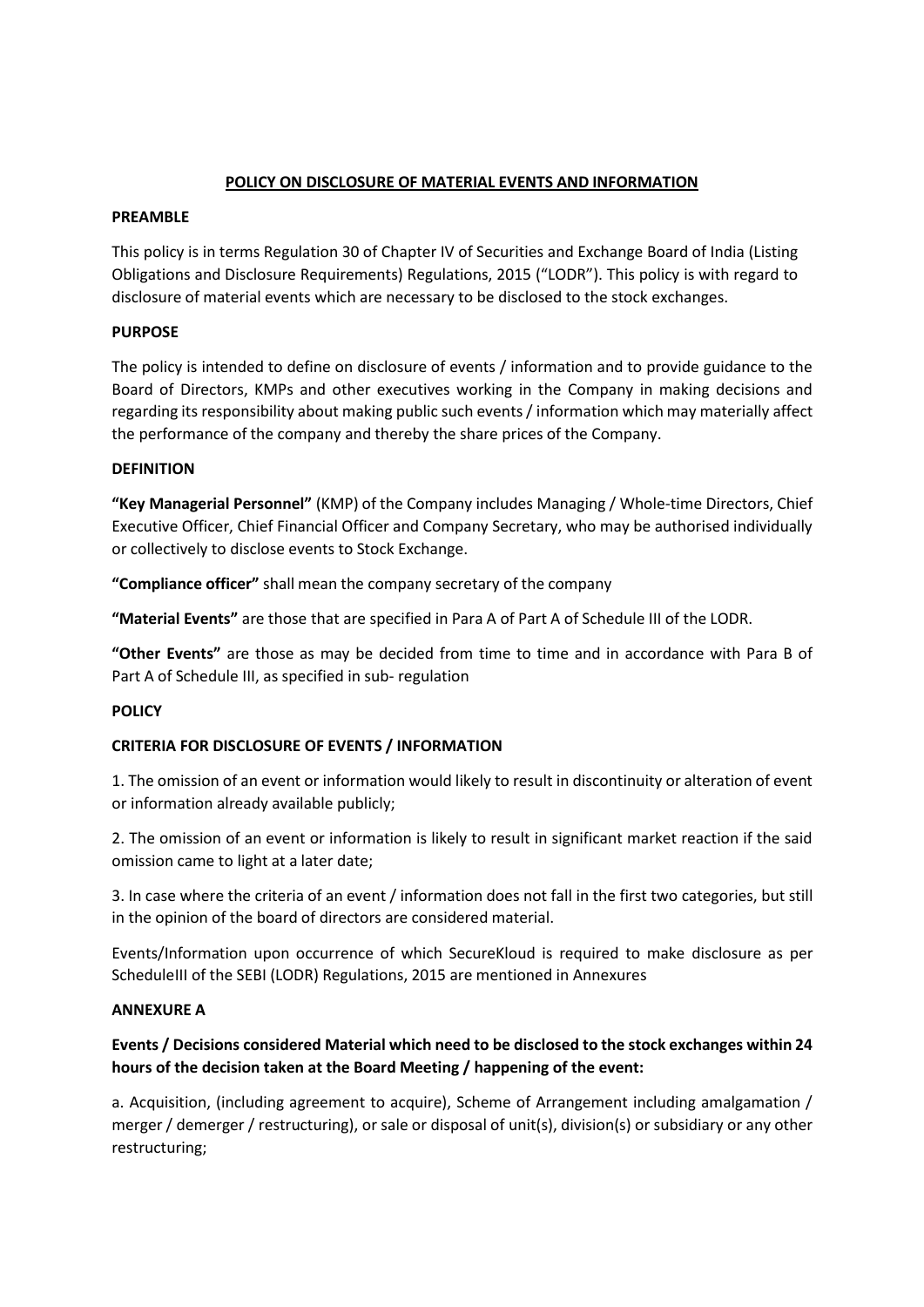b. Issuance or forfeiture of securities, split or consolidation of shares, buyback of securities, any restriction on transferability of securities or alteration in terms or structure of existing securities including forfeiture, reissue of forfeited securities, redemption of securities etc.;

c. Revision in ratings;

d. Shareholder agreement, Joint Venture, Family settlement agreement to the extent that it impacts Management and Control of the Company, agreement / treaty / contract with media companies not in the normal course of business;

e. Fraud / default by promoters or key managerial personnel and arrest of KMP or promoter;

f. Change in Directors, key managerial personnel, Auditor and Compliance Officer;

g. Appointment and discontinuance of share transfer agent;

h. Corporate debt restructuring;

i. One time settlement with bank;

j. Reference to BIFR and winding‐up petition filed by any party / creditors;

k. Issuance of Notices, call letters, resolutions and circulars sent to shareholders, debenture holders or creditors or any class of them or advertised in the media by the Company;

l. Proceedings of the Annual or Extra Ordinary General Meeting;

m. Amendments to Memorandum and Articles of Association;

n. Schedule of Analyst or Institutional Investor Meet and presentations on financial results made by the Company to Analysts or Institutional Investors;

### **Decisions of the Board of Directors considered Material which need to be disclosed to the stock exchanges within 30 minutes of the closure of the Board Meeting are:**

a. Dividends and/or cash bonuses recommended or declared or the decision to pass any dividend and the date on which dividend shall be paid/dispatched;

b. Cancellation of dividend with reasons thereof;

c. Decision on buyback of securities;

d. Decision with respect to fund raising proposals to be undertaken;

e. Increase in capital by issue of bonus shares through capitalization including the date on which such bonus shares shall be credited/dispatched;

f. Reissue of forfeited shares or securities, or the issue ofshares orsecurities held in reserve for future issue or the creation in any form or manner of new shares or securities or any other rights, privileges or benefits to subscribe to;

g. Short particulars of any other alterations of capital, including calls;

h. Financial results;

i. Decision on voluntary delisting by the Company from stock exchange(s).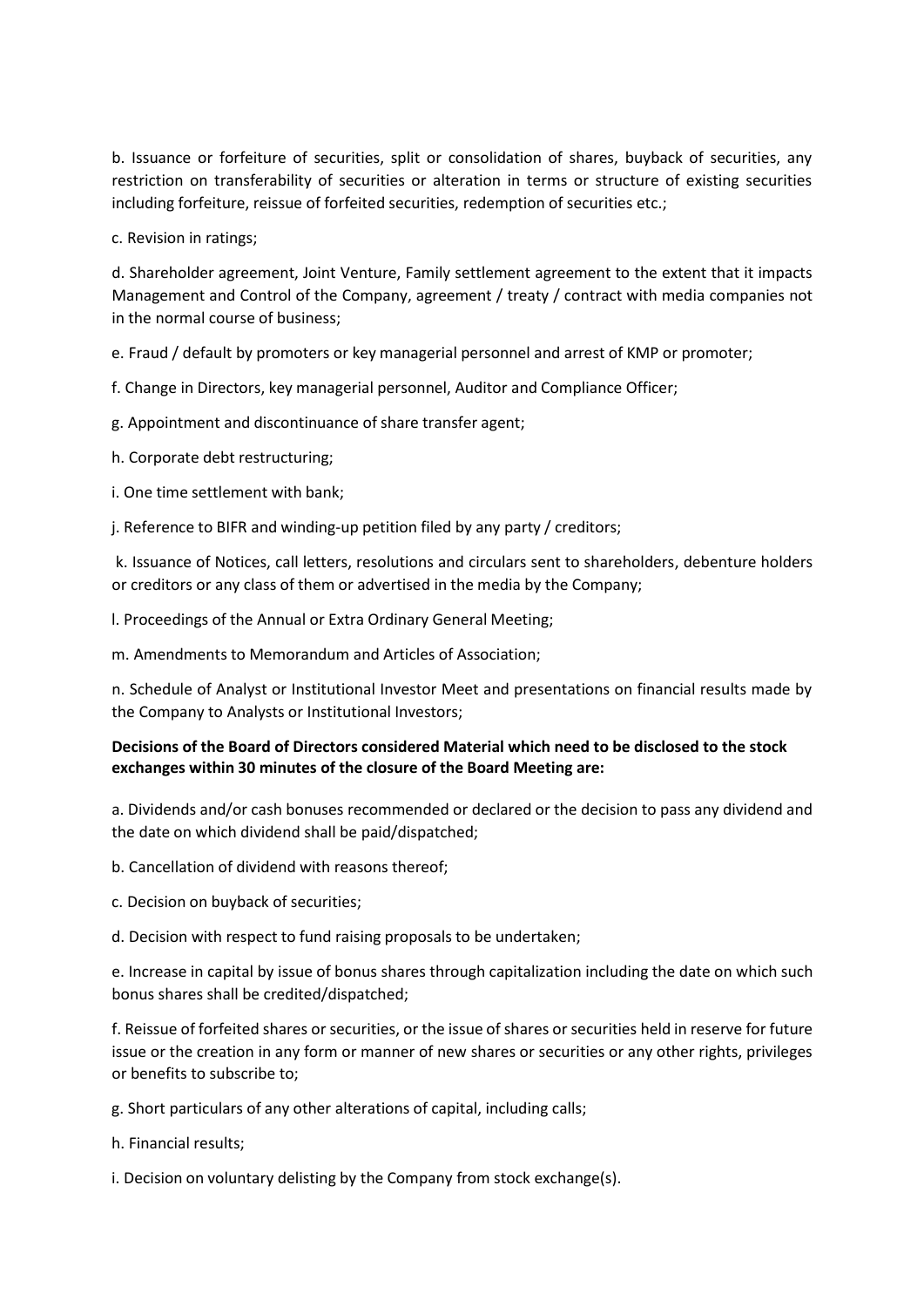### **ANNEXURE B**

### **Events which shall be disclosed upon application of the guidelines for materiality referred subregulation (4) of regulation (30) of LODR:**

a. Commencement or any postponement in the date of commencement of commercial production or commercial operations of any unit/division;

b. Change in the general character or nature of business brought about by arrangements for strategic, technical, manufacturing, or marketing tie‐ up, adoption of new lines of business or closure of operations of any unit/division (entirety or piecemeal);

c. Capacity addition or product launch;

d. Awarding, bagging, receiving, amendment or termination of awarded/bagged orders/contracts not in the normal course of business;

e. Agreements (viz. loan agreement(s) as a borrower) or any other agreement(s) which are binding and not in normal course of business) and revision(s) or amendment(s) or termination(s) thereof; f. Disruption of operations of any one or more units or division due to natural calamity (earthquake, flood, fire etc.), force majeure or events such as strikes, lockouts etc.;

g. Effect(s) arising out of change in the regulatory framework applicable to the Company; h. Litigation(s) / dispute(s) / regulatory action(s) with impact;

i. Fraud/defaults etc. by Directors, Key Managerial Personnel or Employees of the Company;

j. Options to purchase securities including any ESOP/ESPS Scheme;

k. Giving of guarantees or indemnity or becoming a surety for any third party;

l. Granting, withdrawal, surrender, cancellation or suspension of key licenses or regulatory approvals;

m. Any other information/event viz. major development that is likely to affect business, e.g. emergence of new technologies, expiry of patents, any change of accounting policy that may have a significant impact on the accounts, etc. and brief details thereof and any other information which is exclusively known to the Company which may be necessary to enable the holders of securities of the Company to appraise its position and to avoid the establishment of a false market in such securities.

#### **AUTHORITY DETERMINATION OF MATERIALITY OF EVENTS**

The Key Managerial Personnel (KMPs) consisting of the Managing / Whole‐time Director, Chief Executive Officer, Chief Finance Officer and the Company Secretary are hereby jointly and severally authorised to determine whether the event / information is material or not and in turn about its timeline for disclosure based on the information as specified above to the stock exchanges, subject to